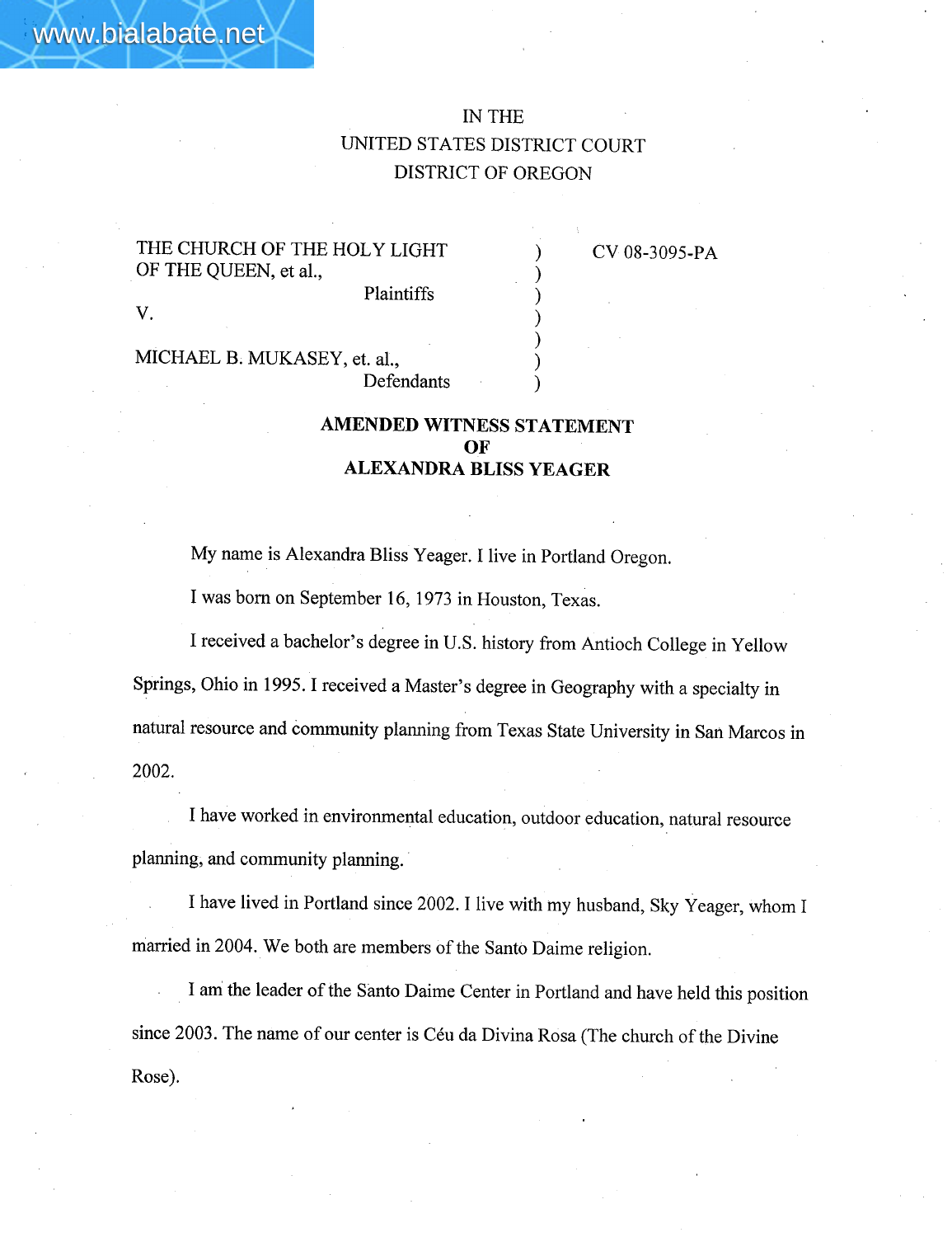I have been studying and practicing Santo Daime since 2001.

I became a Fardado (member) in March of 2003 in Rio de Janeiro, Brazil at a church named Céu do Mar.

Since'beginning my practice and study of the Santo Daime, I have visited Brazil to study with my elders on five occasions.

Our center was originally opened by Padrinho Paulo Roberto de Souza (Céu do Mar, Rio de Janeiro, Brazil) in 2002.

Our center was designated by Padrinho Alfredo Gregirio De Melo (the spiritual leader of Santo Daime) as an official center of CEFLURIS in 2005. We have a charter that indicates our clear association to CEFLURIS, headquartered in Mapiá, Amazonas. Céu do Mapiá is our mother church.

In CEFLURIS, being a Center is the intermediate stage in the path to becoming a church. There is a three-tiered system to receive accreditation from CEFLURIS. Groups begin as "points", then become "centers", and finally become "Churches." We wil be recognized a full-fledged church when we begin to hold works for the entire official calendar as delineated by the Rituals of the Doctrine (a guide to the practice of Santo Daime). At that time we will petition our elders in Mapiá to become a full church.

In this path it is very important for practitioners to receive instruction from more experienced members and elders of the lineage. It is required for any person leading works to have permission as well as supervision. I was given permission to lead works by Padrinho Alfredo. I am in consistent communication with Padrinho Alex Polari de Alverga, Madrinha Sonia Palhares de Alverga, Padrinho Enio Staub, and Madrinha Beth Morreira for guidance and instruction. I also work closely with Jonathan Goldman in this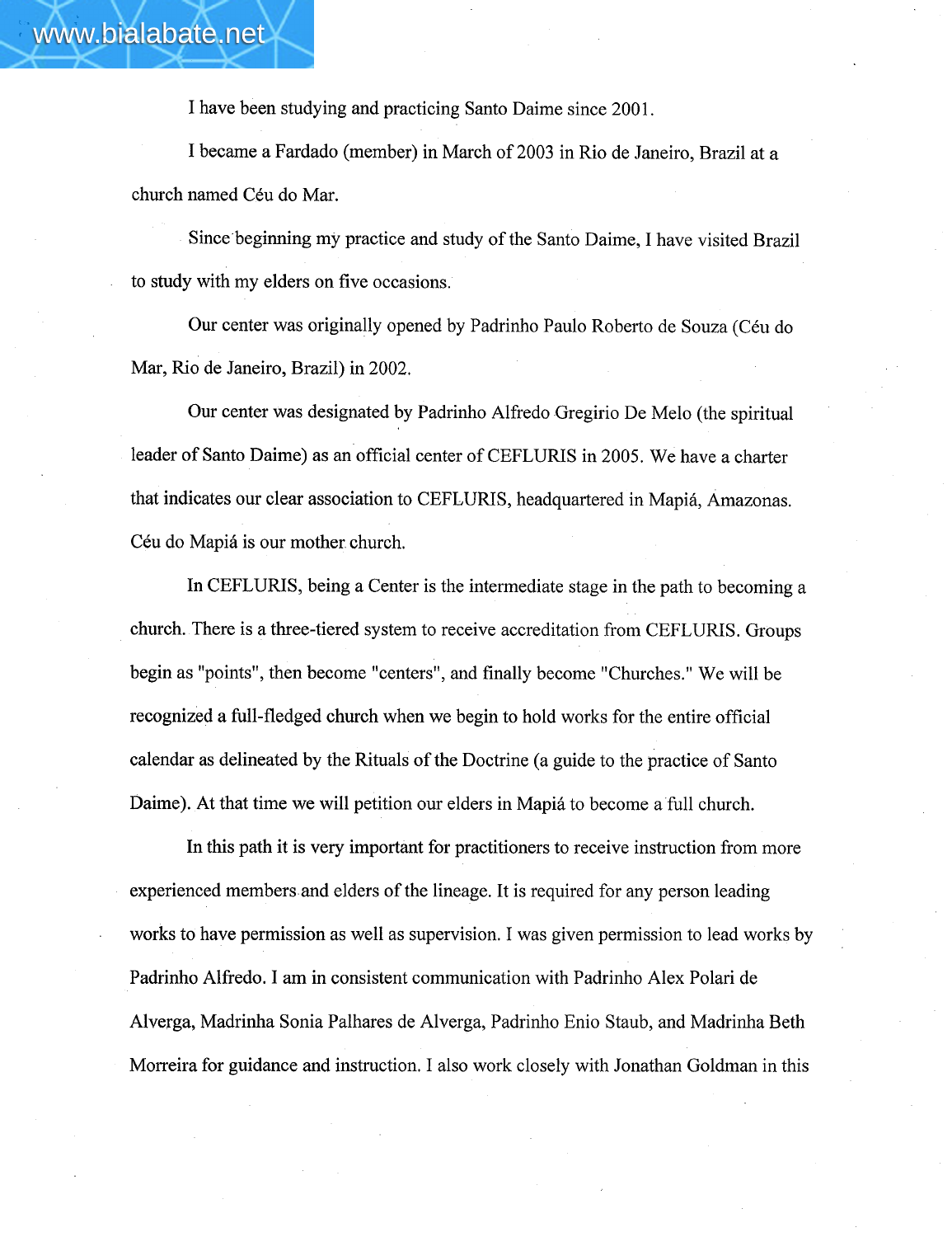country.

Our center is in direct communication with CEFLURIS. Our fardados pay a monthly tithe. We send the tithe directly to CEFLURIS who issues us membership cards to the association. This tithe supports the administration of CEFLURIS, the continued propagation and sustainable harvest of our sacred plants, at least two reforestation projects in the Amazon, a pension for our elders who need medical care and are past working age, and continued collaboration and cooperation with the Brazilian government to maintain our legal status.

Our affliation with CEFLURIS and our tithes entitle us to receive sacrament to do our spiritual work. CEFLURIS does not provide sacrament to non~members. There is a very clear understanding that all sacrament supplied for our Santo Daime center is for official works and supervised Santo Daime healing ceremonies. I am the only one in our church who can arrange for the procurement of sacrament. Daime is never given out to individuals for personal use.

We have a very clear and specific accounting system to manage our sacrament. CEFLURIS keeps a record of the amount of Daime it has given us and then we update a log, tracking when the Daime was used. All of our sacrament is used in accordance with the rituals of our doctrine with its intended purpose.

We have the same principle at work with our financial accountabilty. Our center does not profit from donations. Money is tracked and spent for the continued practice of our religion and the health of our community.

We recognize ourselves as upstanding citizens practicing our religion with integrity and commitment. We never seek to proselytize our faith to our surrounding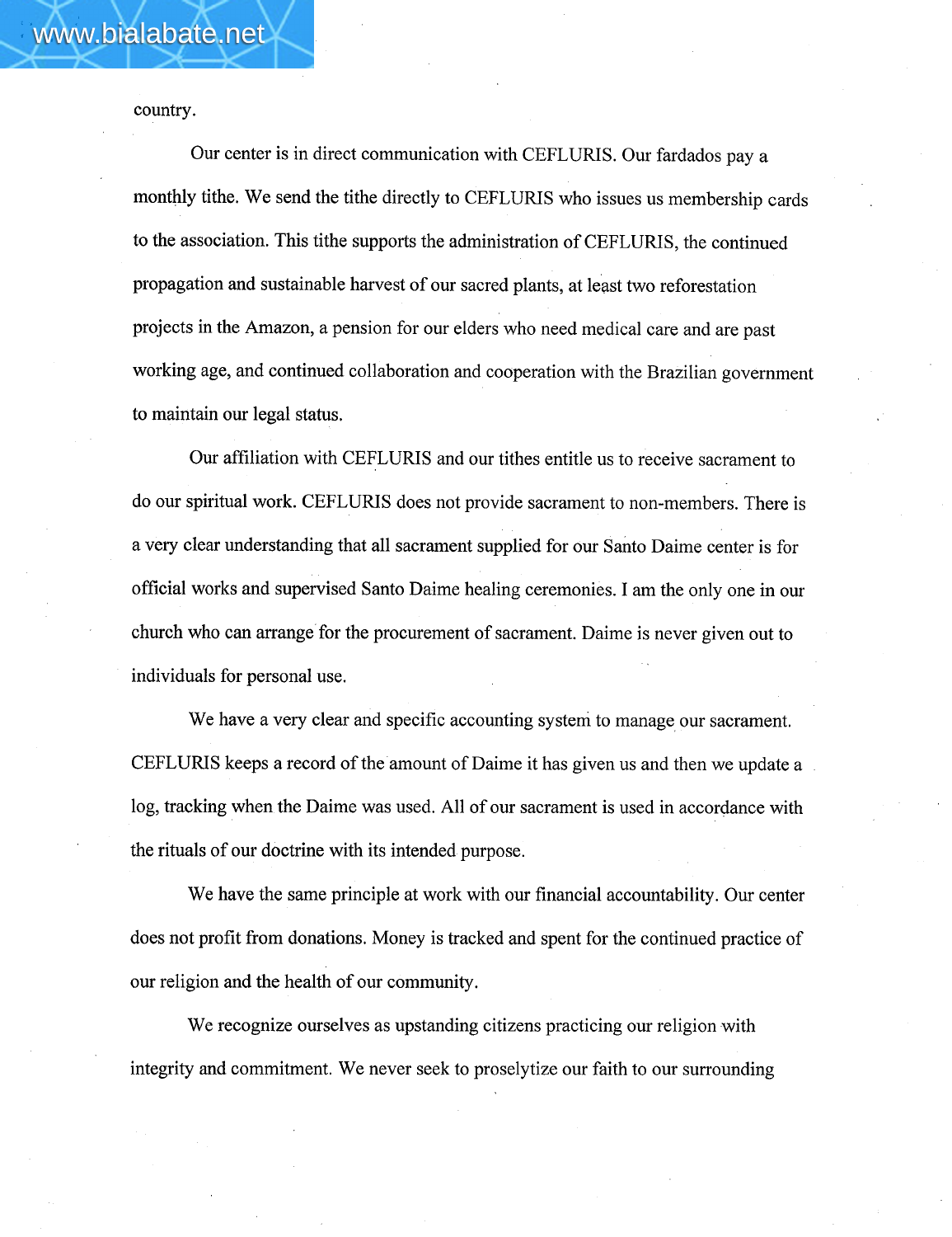community as we feel our path is a calling. People find their own paths in their own time. We honor other paths that seek peace, light, love and healing through prayer.

The Santo Daime has had a tremendous effect upon my life. My work within the ritual of the Santo Daime has encouraged my own healing, the healing of my family, my mariage, and my community. The teachings of this path along with our sacrament have offered many insights into my higher purpose that I apply to my life with great effect.

I also feel in alignment with the teachings of environmental awareness that permeate the hymns. There are always reminders to take care of our natural environment and to take into consideration how our actions impact the health of our water and food.

It is inspiring to watch the effect that Santo Daime has upon our community. I have witnessed people pass through tremendous trials in their personal lives with the aid of the practice of our religion. They come through with grace and strength. Witnessing these powerful positive changes in others in this path is one of my greatest inspirations. It is clear to me that this is a path of healing.

The Santo Daime religion is an official recognized religion in Brazil and in Holland. We are now working for our recognition in the United States of America. It is a burden for me and as well as my family that our religion is not recognized in this country. We have to hold our services in secret. We are in constant fear that we wil be found out by the authorities. We fear that our home will be confiscated and that the lives of the members of our community wil be threatened. As the leader of our center in Portland, I feel a responsibilty towards our members and their familes.

I feel that my rights as an American citizen are compromised by my inabilty to practice my religion legally. This right is integral to the principles that founded this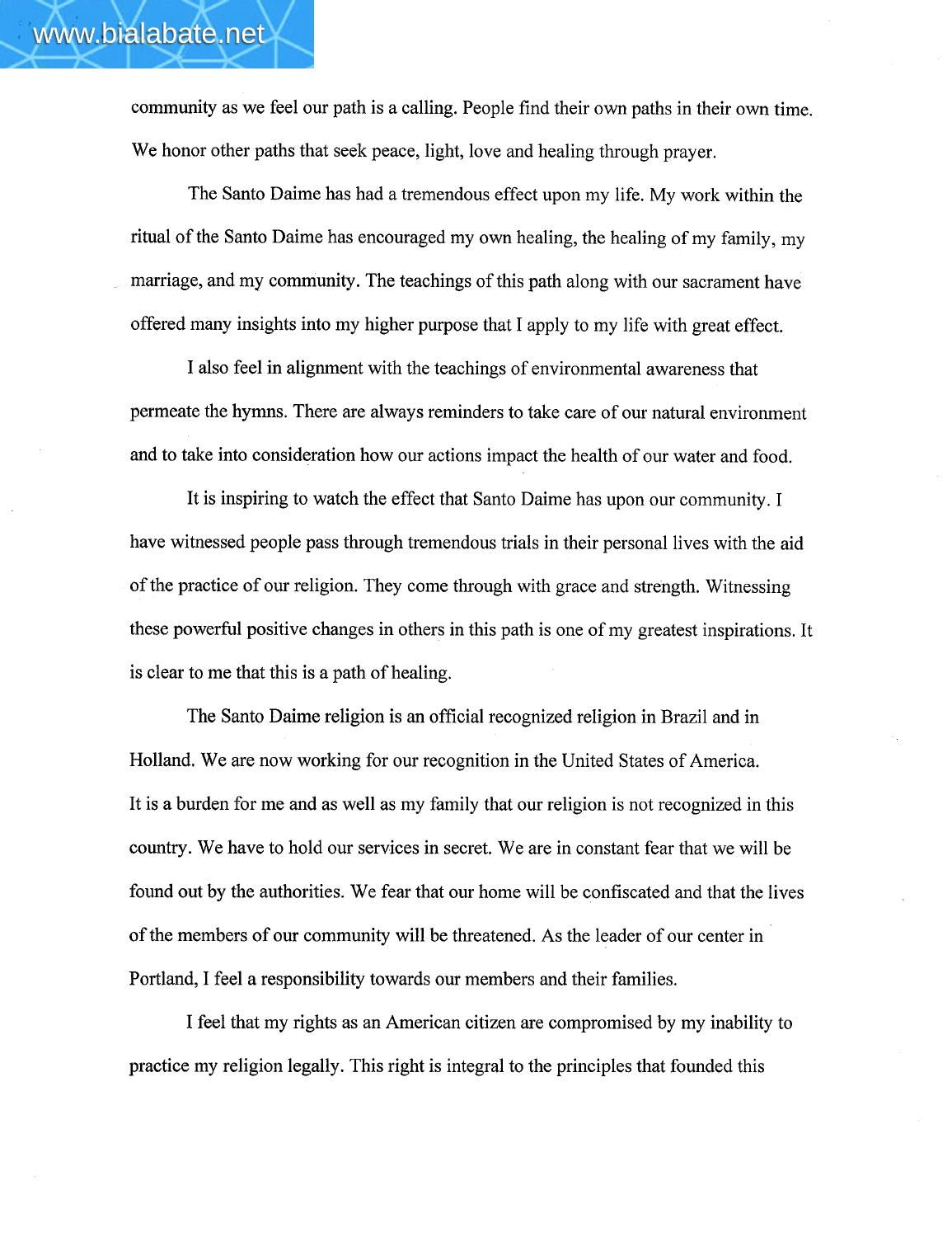country as it stands.

I am clear that that act of practicing my religion poses no threat upon my greater community or my country. We are pacifists. We gather together to pray and sing hymns two to three times a month. We pray for the healing and well being of ourselves and of the world.

It is my hope that my testimonial will support the liberation of our religion and our people in this country.

Pursuant to 28 USC Section 1746, I declare under penalty of perjury that the foregoing is true and correct.

Executed on this 31st day of October, 2008.

Respectfully Submitted,

<u>Mexandra Kein</u> Jeager